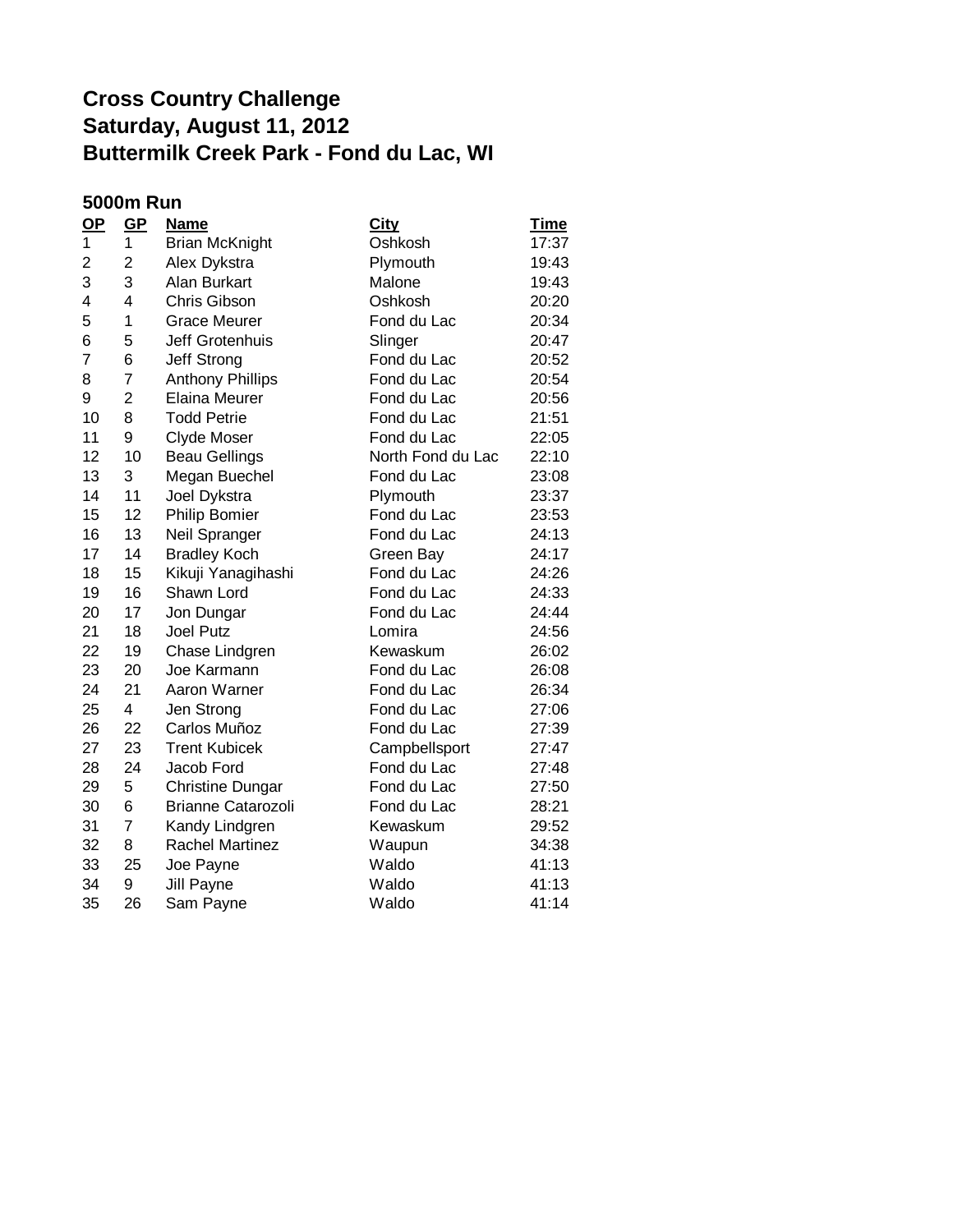### **5000m Run Male**

| <u>OP</u>      | <u>GP</u> | <b>Name</b>             | <b>City</b>       | <b>Time</b> |
|----------------|-----------|-------------------------|-------------------|-------------|
| 1              | 1         | <b>Brian McKnight</b>   | Oshkosh           | 17:37       |
| 2              | 2         | Alex Dykstra            | Plymouth          | 19:43       |
| 3              | 3         | Alan Burkart            | Malone            | 19:43       |
| 4              | 4         | Chris Gibson            | Oshkosh           | 20:20       |
| 6              | 5         | Jeff Grotenhuis         | Slinger           | 20:47       |
| $\overline{7}$ | 6         | Jeff Strong             | Fond du Lac       | 20:52       |
| 8              | 7         | <b>Anthony Phillips</b> | Fond du Lac       | 20:54       |
| 10             | 8         | <b>Todd Petrie</b>      | Fond du Lac       | 21:51       |
| 11             | 9         | Clyde Moser             | Fond du Lac       | 22:05       |
| 12             | 10        | <b>Beau Gellings</b>    | North Fond du Lac | 22:10       |
| 14             | 11        | Joel Dykstra            | Plymouth          | 23:37       |
| 15             | 12        | <b>Philip Bomier</b>    | Fond du Lac       | 23:53       |
| 16             | 13        | Neil Spranger           | Fond du Lac       | 24:13       |
| 17             | 14        | <b>Bradley Koch</b>     | Green Bay         | 24:17       |
| 18             | 15        | Kikuji Yanagihashi      | Fond du Lac       | 24:26       |
| 19             | 16        | Shawn Lord              | Fond du Lac       | 24:33       |
| 20             | 17        | Jon Dungar              | Fond du Lac       | 24:44       |
| 21             | 18        | <b>Joel Putz</b>        | Lomira            | 24:56       |
| 22             | 19        | Chase Lindgren          | Kewaskum          | 26:02       |
| 23             | 20        | Joe Karmann             | Fond du Lac       | 26:08       |
| 24             | 21        | Aaron Warner            | Fond du Lac       | 26:34       |
| 26             | 22        | Carlos Muñoz            | Fond du Lac       | 27:39       |
| 27             | 23        | <b>Trent Kubicek</b>    | Campbellsport     | 27:47       |
| 28             | 24        | Jacob Ford              | Fond du Lac       | 27:48       |
| 33             | 25        | Joe Payne               | Waldo             | 41:13       |
| 35             | 26        | Sam Payne               | Waldo             | 41:14       |

### **Cross Country Challenge Saturday, August 11, 2012 Buttermilk Creek Park - Fond du Lac, WI**

#### **5000m Run Female**

| <u>OP</u> | GP | <b>Name</b>               | City        | <b>Time</b> |
|-----------|----|---------------------------|-------------|-------------|
| 5         |    | <b>Grace Meurer</b>       | Fond du Lac | 20:34       |
| 9         | 2  | Elaina Meurer             | Fond du Lac | 20:56       |
| 13        | 3  | Megan Buechel             | Fond du Lac | 23:08       |
| 25        | 4  | Jen Strong                | Fond du Lac | 27:06       |
| 29        | 5  | <b>Christine Dungar</b>   | Fond du Lac | 27:50       |
| 30        | 6  | <b>Brianne Catarozoli</b> | Fond du Lac | 28:21       |
| 31        | 7  | Kandy Lindgren            | Kewaskum    | 29:52       |
| 32        | 8  | <b>Rachel Martinez</b>    | Waupun      | 34:38       |
| 34        | 9  | Jill Payne                | Waldo       | 41:13       |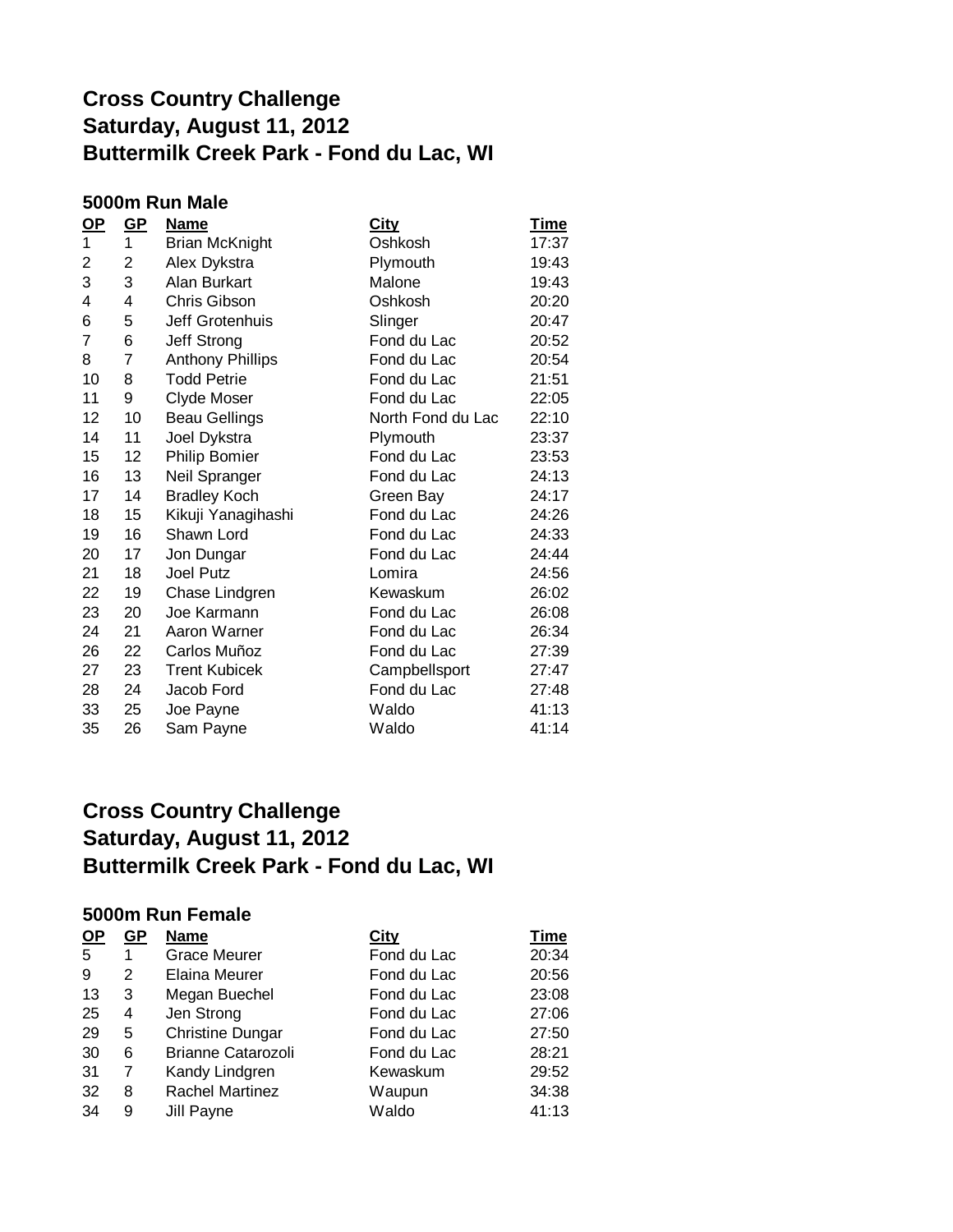### **1600m Run**

| <u>OP</u>      | <u>GP</u>      | <b>Name</b>             | City            | <b>Time</b> |
|----------------|----------------|-------------------------|-----------------|-------------|
| 1              | 1              | Jordan Williams         | Sheboygan Falls | 5:03        |
| 2              | 2              | Sam Spranger            | Fond du Lac     | 5:52        |
| 3              | 3              | <b>Anthony Phillips</b> | Fond du Lac     | 5:57        |
| 4              | $\overline{4}$ | Chase Lindgren          | Kewaskum        | 6:26        |
| 5              | 5              | <b>Trent Kubicek</b>    | Campbellsport   | 6:38        |
| 6              | 6              | Peyton Feucht           | Campbellsport   | 6:52        |
| $\overline{7}$ | 1              | Kayla Mueller           | Fond du Lac     | 6:54        |
| 8              | 7              | Cael Grotenhuis         | Slinger         | 6:56        |
| 9              | 8              | <b>Chris Riegert</b>    | Fond du Lac     | 6:57        |
| 10             | $\overline{2}$ | <b>Taylor Martinez</b>  | Waupun          | 7:02        |
| 11             | 9              | Andrew Hopp             | Fond du Lac     | 7:06        |
| 12             | 10             | Spenser Spranger        | Fond du Lac     | 7:37        |
| 13             | 3              | <b>Emily Roehrig</b>    | Fond du Lac     | 7:47        |
| 14             | 11             | Michael Deschand        | Fond du Lac     | 7:48        |
| 15             | 4              | Nicole Lord             | Fond du Lac     | 8:07        |
| 16             | 12             | Logan Grotenhuis        | Slinger         | 8:15        |
| 17             | 5              | <b>Courtney Cratchy</b> | Fond du Lac     | 8:17        |
| 18             | 6              | Kandy Lindgren          | Kewaskum        | 8:22        |
| 19             | 13             | <b>Clyde Moser</b>      | Fond du Lac     | 8:23        |
| 20             | 14             | Neil Spranger           | Fond du Lac     | 8:25        |
| 21             | $\overline{7}$ | Lily Lindgren           | Kewaskum        | 8:57        |
| 22             | 15             | Kurt Hopp               | Fond du Lac     | 9:09        |
| 23             | 8              | Jaimie Deschand         | Fond du Lac     | 10:03       |
| 24             | 16             | John Koch               | Green Bay       | 10:10       |
| 25             | 9              | Natalie Lord            | Fond du Lac     | 10:20       |
| 26             | 10             | Raquel Lord             | Fond du Lac     | 10:28       |
| 27             | 11             | <b>Carol Oestreich</b>  | Campbellsport   | 10:30       |
| 28             | 17             | Roger Lindgren          | Kewaskum        | 10:38       |
| 29             | 12             | Ella Meyer              | Sheboygan       | 11:08       |
| 30             | 18             | <b>April Meyer</b>      | Sheboygan       | 11:09       |
| 31             | 13             | <b>Brylea Martinez</b>  | Waupun          | 11:47       |
| 32             | 19             | <b>Cecilio Martinez</b> | Waupun          | 11:47       |
| 33             | 20             | <b>Reed Grotenhuis</b>  | Slinger         | 12:47       |
|                |                |                         |                 |             |